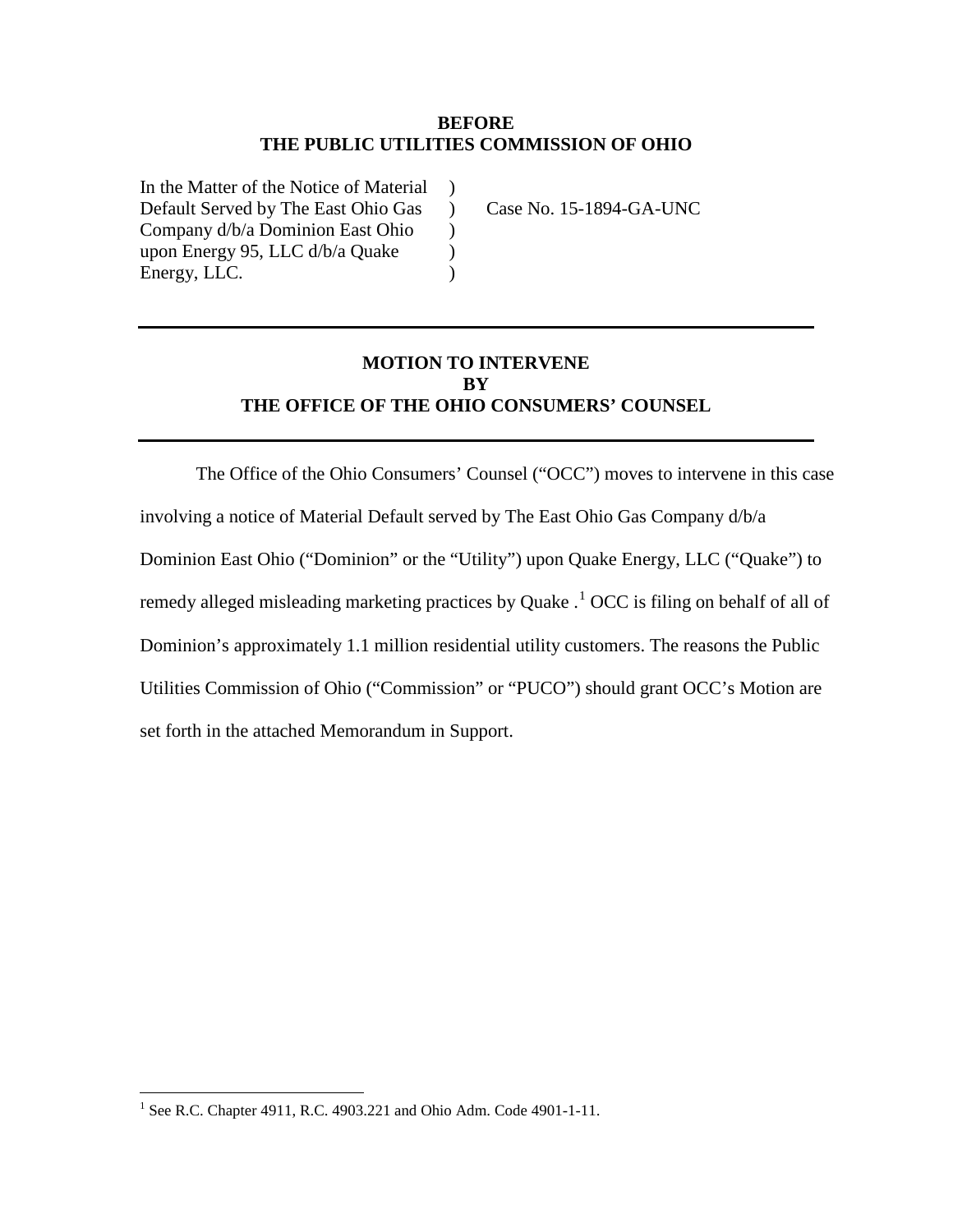Respectfully submitted,

# BRUCE J. WESTON (0016973) OHIO CONSUMERS' COUNSEL

*/s/ Ajay Kumar*  William Michael, Counsel of Record (0070921) Assistant Consumers' Counsel Ajay Kumar (0092208) Staff Attorney

### **Office of the Ohio Consumers' Counsel**

10 West Broad Street, Suite 1800 Columbus, Ohio 43215-3485 Telephone: Michael – (614) 466-1291 Telephone: Kumar – (614) 466-1292 [William.michael@occ.ohio.gov](mailto:William.michael@occ.ohio.gov) (will accept service via email) [Ajay.kumar@occ.ohio.gov](mailto:Ajay.kumar@occ.ohio.gov) (will accept service via email)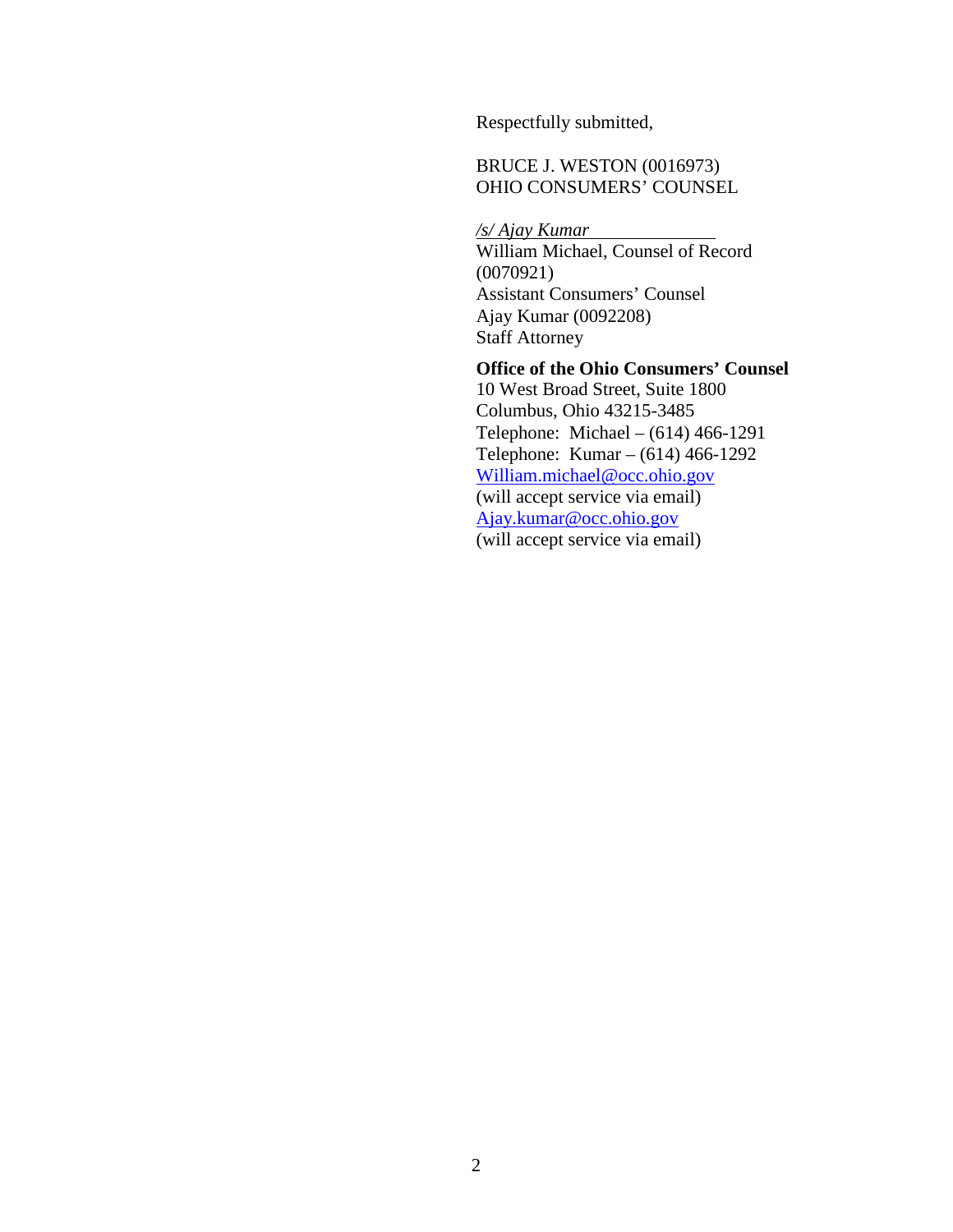#### **BEFORE THE PUBLIC UTILITIES COMMISSION OF OHIO**

 $\lambda$  $\mathcal{L}$  $\mathcal{L}$  $\mathcal{L}$ )

In the Matter of the Notice of Material Default Served by The East Ohio Gas Company d/b/a Dominion East Ohio upon Energy 95, LLC d/b/a Quake Energy, LLC.

Case No. 15-1894-GA-UNC

#### **MEMORANDUM IN SUPPORT**

On November 9, 2015, Dominion docketed at the PUCO a Notice of Material Default by Quake Energy. Dominion has alleged that Quake Energy has engaged in unfair and misleading marketing practices among other conduct that violates the PUCO's minimum standards<sup>[2](#page-2-0)</sup> for Competitive Retail Natural Gas ("CRNG") service. OCC has authority under R.C. Chapter 4911 to represent the interests of all of Dominion's approximately 1.1 million residential utility customers.

R.C. 4903.221 provides, in part, that any person "who may be adversely affected" by a PUCO proceeding is entitled to seek intervention in that proceeding. The interests of Ohio's residential customers may be "adversely affected" by what is alleged in this case, especially if gas service is being marketed to customers in a manner that is unfair or misleading. Misleading, and unfair marketing and soliciting practices harm the residential customers who are intended to be protected by the PUCO's minimum standards for CRNG conduct. Thus, this element of the intervention standard in R.C. 4903.221 is satisfied.

 $\overline{a}$ 

<span id="page-2-0"></span><sup>2</sup> *See* Ohio Admin. Code §4901:1-29-05.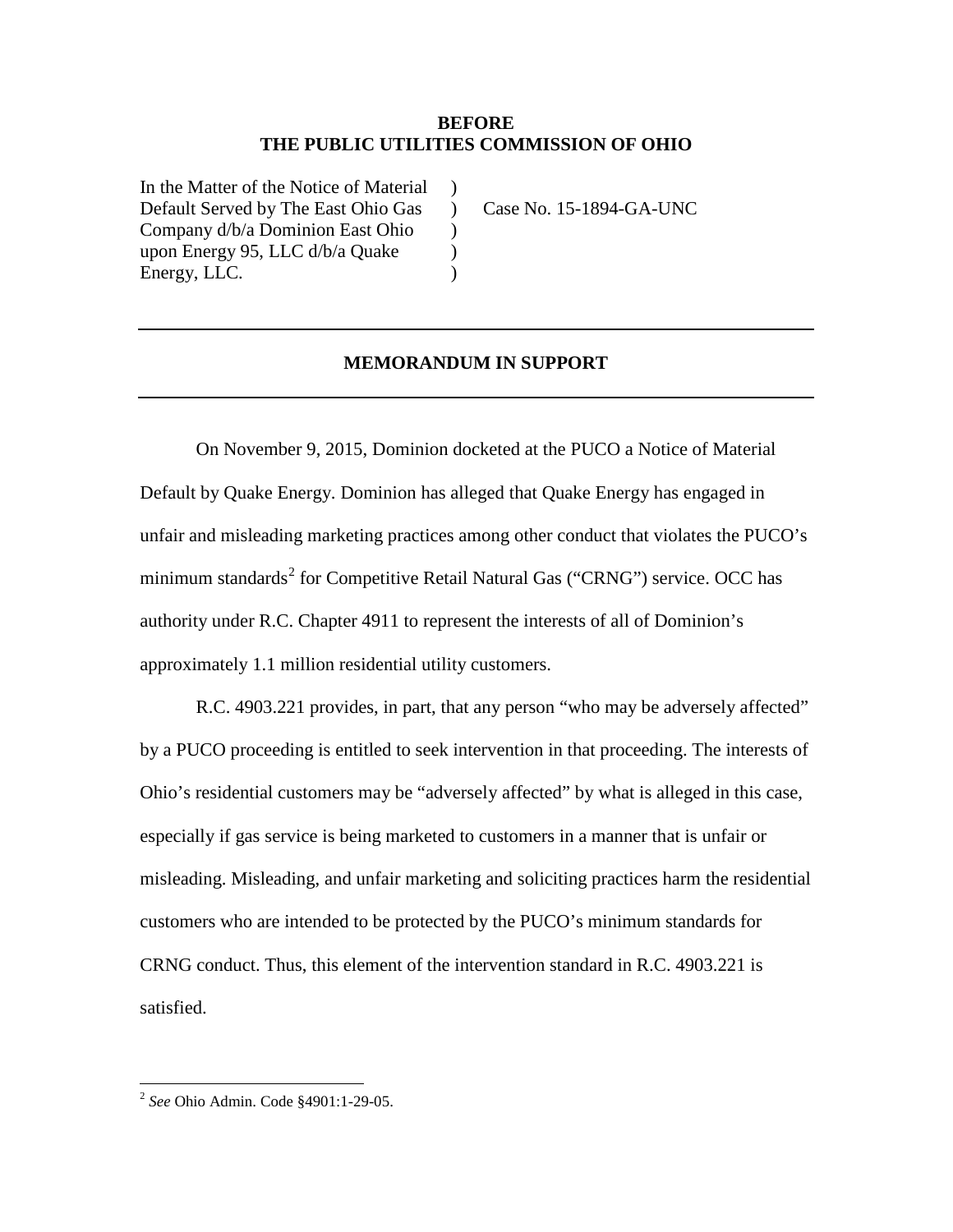R.C. 4903.221(B) requires the Commission to consider the following criteria in ruling on motions to intervene:

- (1) The nature and extent of the prospective intervenor's interest;
- (2) The legal position advanced by the prospective intervenor and its probable relation to the merits of the case;
- (3) Whether the intervention by the prospective intervenor will unduly prolong or delay the proceeding; and
- (4) Whether the prospective intervenor will significantly contribute to the full development and equitable resolution of the factual issues.

First, the nature and extent of OCC's interest is to represent the residential customers of Dominion who may have been subjected to unfair and misleading marketing practices pertaining to gas service. This interest is different than that of any other party and especially different than that of the Utility whose advocacy includes the financial interests of the corporation and its stockholders.

Second, OCC's advocacy for residential customers will include advancing the position that consumers should be protected from unfair, misleading and deceptive marketing practices. OCC's position is therefore directly related to the merits of this case that is pending before the PUCO, which is the authority with regulatory control of public utilities' rates and service quality in Ohio.

Third, OCC's intervention will not unduly prolong or delay the proceedings. OCC, with its longstanding expertise and experience in PUCO proceedings, will duly allow for the efficient processing of the case with consideration of the public interest.

Fourth, OCC's intervention will significantly contribute to the full development and equitable resolution of the factual issues. OCC will obtain and develop information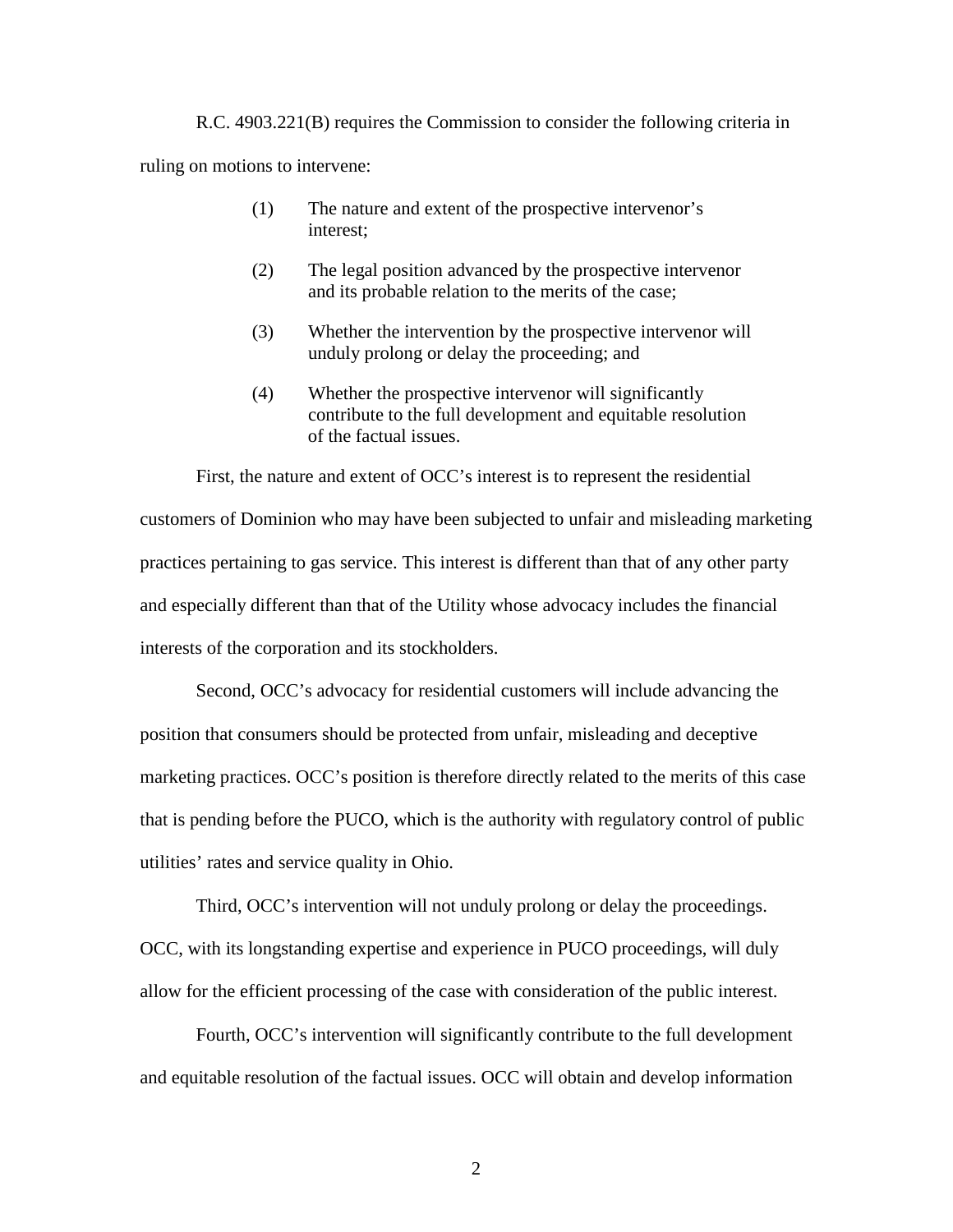that the PUCO should consider for equitably and lawfully deciding the cases in the public interest.

OCC also satisfies the intervention criteria in the Ohio Administrative Code (which are subordinate to the criteria that OCC satisfies in the Ohio Revised Code). To intervene, a party should have a "real and substantial interest" according to Ohio Adm. Code  $4901-1-11(A)(2)$ . As the advocate for residential utility customers, OCC has a very real and substantial interest in this case where a CRNG's quality of service to residential consumers is an issue.

In addition, OCC meets the criteria of Ohio Adm. Code 4901-1-11(B)(1)-(4). These criteria mirror the statutory criteria in R.C. 4903.221(B) that OCC already has addressed and that OCC satisfies.

Ohio Adm. Code 4901-1-11(B)(5) states that the Commission shall consider the "extent to which the person's interest is represented by existing parties." While OCC does not concede the lawfulness of this criterion, OCC satisfies this criterion in that it uniquely has been designated as the state representative of the interests of Ohio's residential utility customers. That interest is different from, and not represented by, any other entity in Ohio.

Moreover, the Supreme Court of Ohio confirmed OCC's right to intervene in PUCO proceedings, in deciding two appeals in which OCC claimed the PUCO erred by denying its interventions. The Court found that the PUCO abused its discretion in denying OCC's interventions and that OCC should have been granted intervention in both proceedings.[3](#page-4-0)

 $\overline{a}$ 

<span id="page-4-0"></span><sup>3</sup> See *Ohio Consumers' Counsel v. Pub. Util. Comm*., 111 Ohio St.3d 384, 2006-Ohio-5853, ¶¶ 13-20 (2006).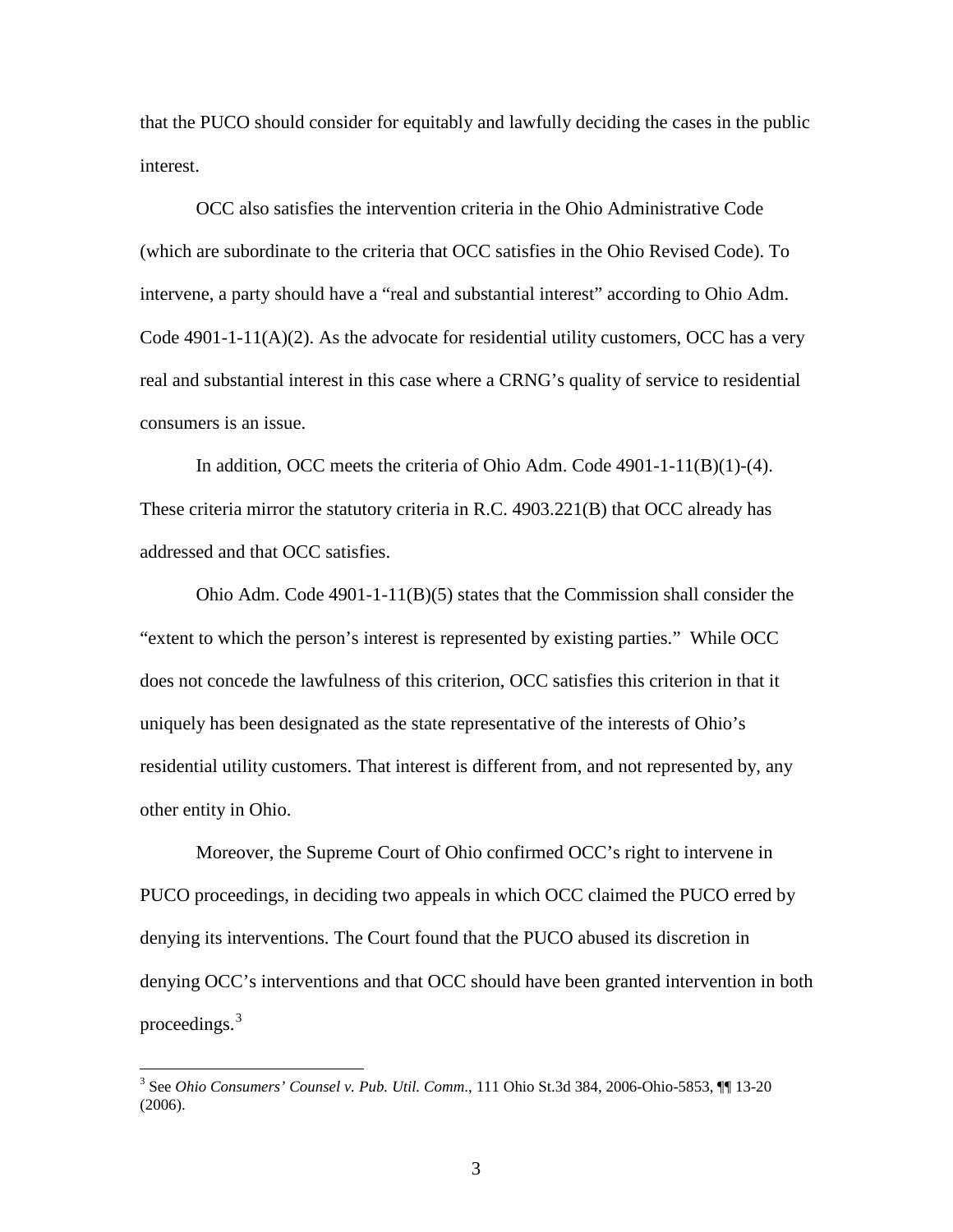OCC meets the criteria set forth in R.C. 4903.221, Ohio Adm. Code 4901-1-11,

and the precedent established by the Supreme Court of Ohio for intervention. On behalf

of Ohio residential customers, the Commission should grant OCC's Motion to Intervene.

Respectfully submitted,

BRUCE J. WESTON (0016973) OHIO CONSUMERS' COUNSEL

*/s/ Ajay Kumar*  William Michael, Counsel of Record (0070921) Assistant Consumers' Counsel Ajay Kumar (0092208) Staff Attorney

**Office of the Ohio Consumers' Counsel** 10 West Broad Street, Suite 1800 Columbus, Ohio 43215-3485 Telephone: Michael – (614) 466-1291 Telephone: Kumar – (614) 466-1292 [William.michael@occ.ohio.gov](mailto:William.michael@occ.ohio.gov) (will accept service via email) [Ajay.kumar@occ.ohio.gov](mailto:Ajay.kumar@occ.ohio.gov) (will accept service via email)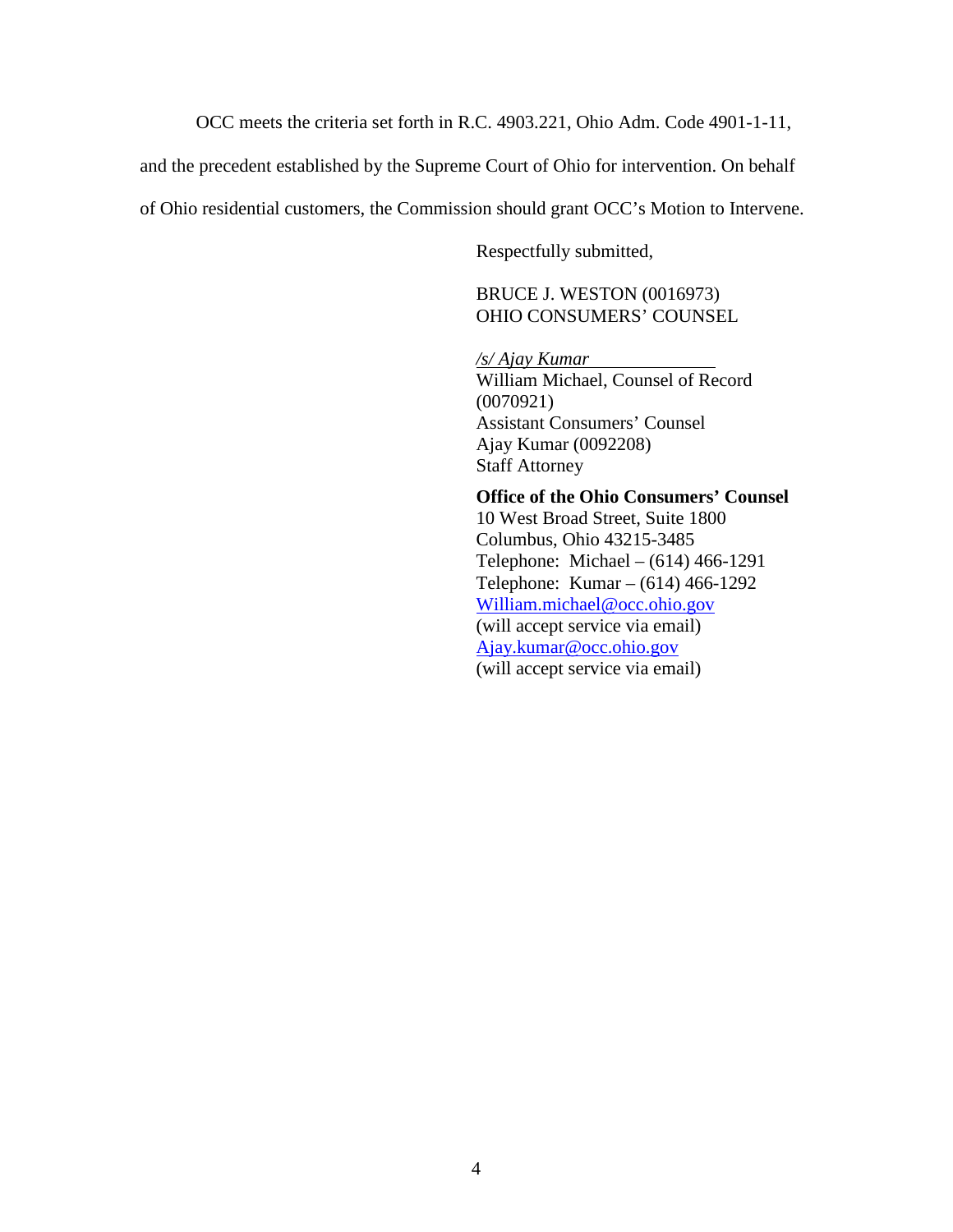### **CERTIFICATE OF SERVICE**

I hereby certify that a copy of this Motion to Intervene was served on the persons stated below via email, this 25th day of November 2015.

> */s/ Ajay Kumar*  Ajay Kumar Staff Attorney

# **SERVICE LIST**

William Wright Attorney General's Office Public Utilities Commission of Ohio 180 E. Broad St.,  $6^{th}$  Fl. Columbus, Ohio 43215 [William.wright@puc.state.oh.us](mailto:William.wright@puc.state.oh.us)

Mark Yurick Devin Parram Counsel for Quake Energy LLC 65 East State Street, Suite 1000 Columbus, OH 43215 [myurick@taftlaw.com](mailto:myurick@taftlaw.com) [dparram@taftlaw.com](mailto:dparram@taftlaw.com)

Andrew J. Campbell Mark A. Whitt Rebekah J. Glover Whitt Sturtevant, LLP. The KeyBank Building, Suite 1590 88 East Broad Street Columbus, OH 43215 [whitt@whitt-sturtevant.com](mailto:whitt@whitt-sturtevant.com) [campbell@whitt-sturtevant.com](mailto:campbell@whitt-sturtevant.com) [glover@whitt-sturtevant.com](mailto:glover@whitt-sturtevant.com)